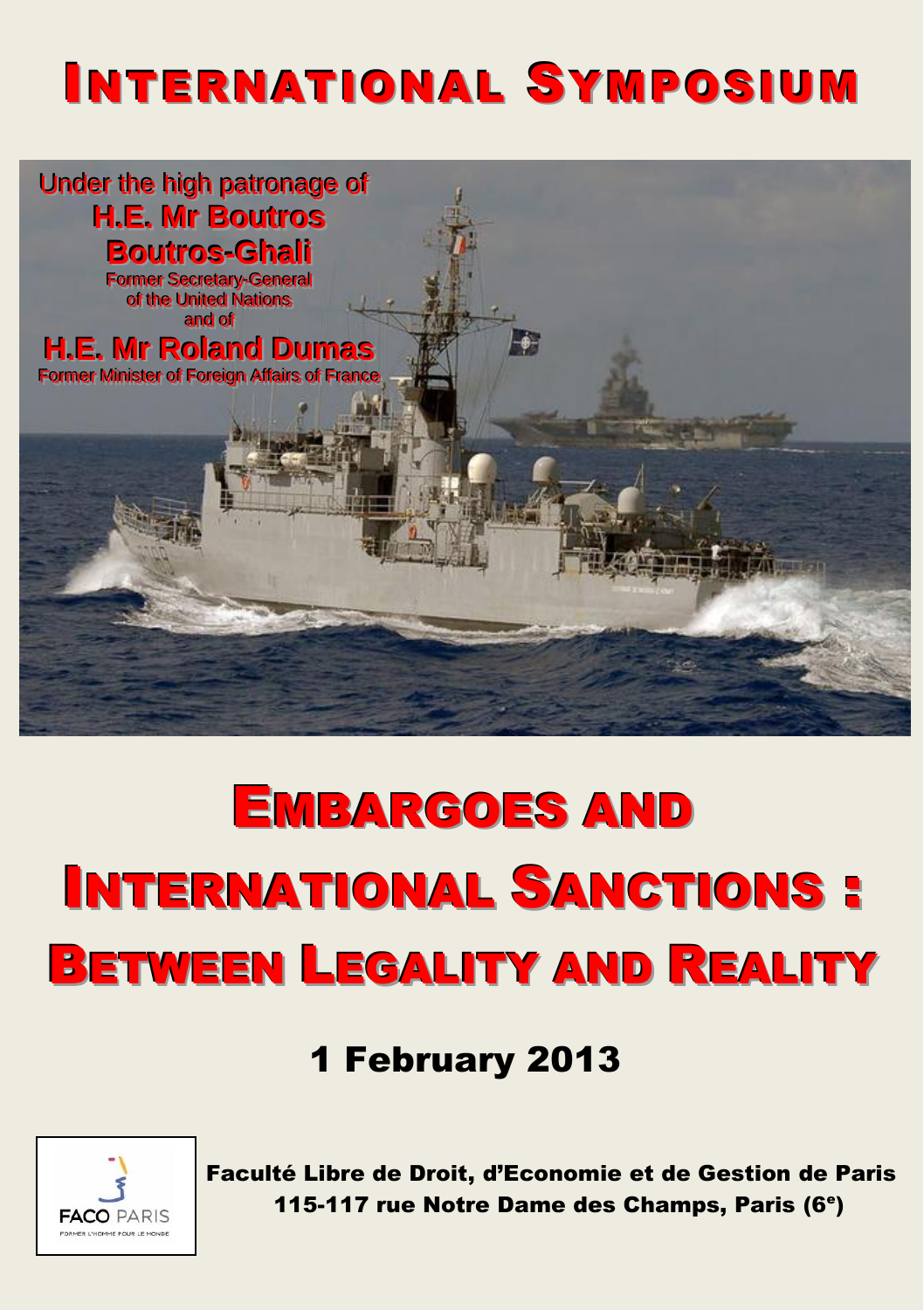### PROGRAMME OF THE SYMPOSIUM

#### **13 h Registration of participants**

**13 h 30** *Welcome Speech*  **Mr Jean-Pierre Audoyer** Dean of the *Faculté Libre de Droit, d'Economie et de Gestion de Paris*

#### **FIRST PANEL : LEGAL ISSUES**

(Moderator : Mr Pierre-Emmanuel Dupont)

#### **14 h 00 Keynote Speech**  *International sanctions in a divided world* **H.E. Mr Boutros Boutros-Ghali** Former Secretary-General of the United Nations

**14 h 10** *The origins of international sanctions and embargoes*  **Dr. Elie Hatem**  Lawyer in Paris, lecturer et the *Faculté Libre de Droit, d'Economie et de Gestion de Paris*

#### **14 h 20** *International sanctions and the non-proliferation of weapons of mass destruction (in English)* **Prof. Daniel H. Joyner** Professor of international law, Faculty of Law, University of Alabama (United States)

- **14 h 40** *International sanctions and the fundamental rights of States* **Prof. Alexander Orakhelashvili** *(in English)* Lecturer at the Faculty of Law of the University of Birmingham (United Kingdom)
- **15 h 00** *Targeted sanctions and respect for human rights*  **Prof. Matthew Happold** *(in English)* Professor of international law, Faculty of Law, University of Luxembourg
- **15 h 20** *Unilateral sanctions and the collective security system* **Mr. Pierre-Emmanuel Dupont** Expert and consultant in public international law (Paris)
- **15 h 40** *The reactions of States to wrongful sanctions* **Prof. Antonios Tzanakopoulos** Lecturer at the Faculty of Law of the University of Oxford (United Kingdom)
- **16 h 00** *Questions and answers*
- **16 h 15 Coffee break**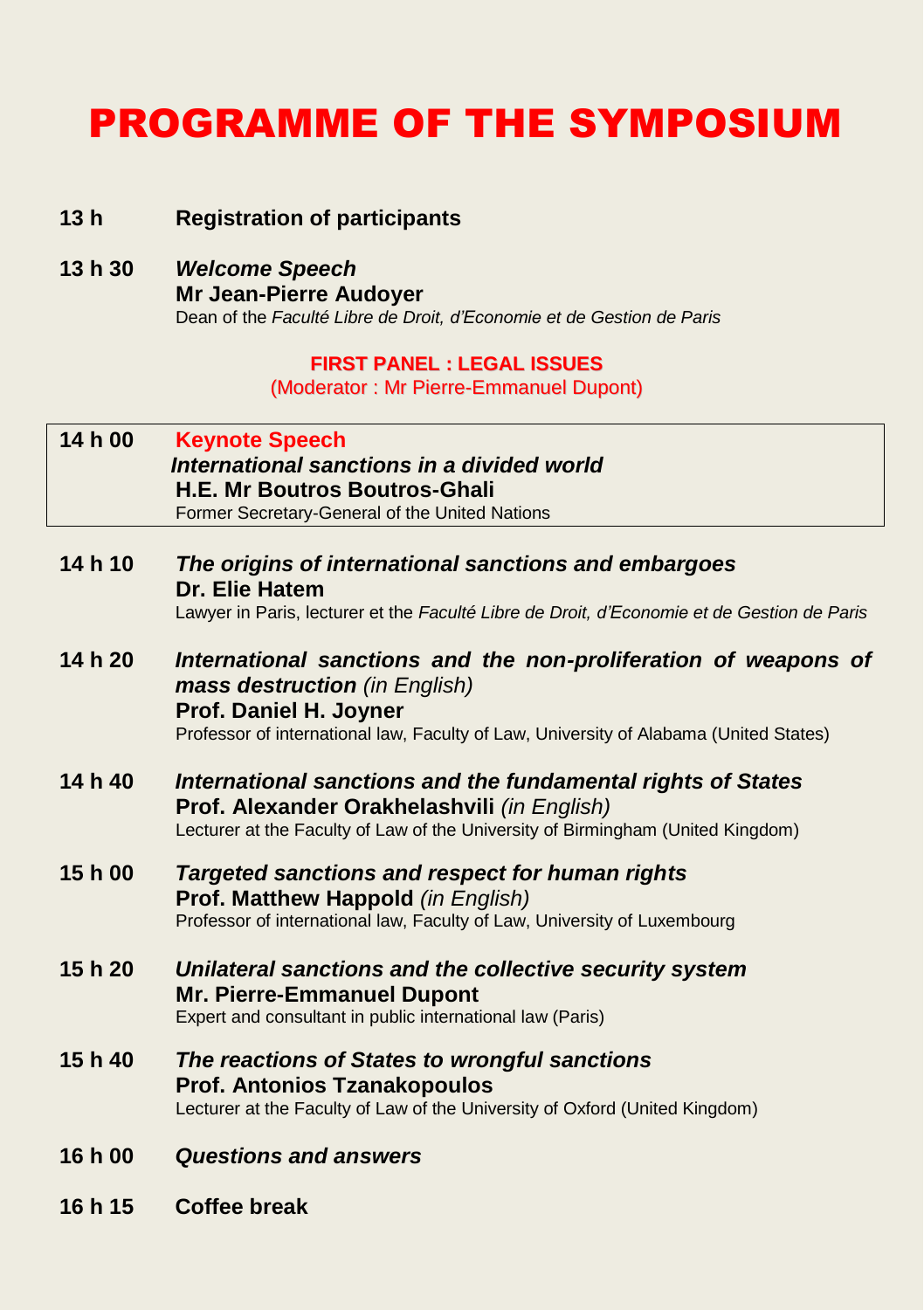#### **SECOND PANEL : POLITICAL AND GEOPOLITICAL ASPECTS** (Modérator : Dr. Elie Hatem)

| 16 h 30 | <b>Keynote Speech</b><br>The political aims of international sanctions<br><b>H.E. Mr Roland Dumas</b><br>Former French Minister of Foreign Affairs, former president of the<br>Conseil constitutionnel                                  |
|---------|-----------------------------------------------------------------------------------------------------------------------------------------------------------------------------------------------------------------------------------------|
| 16 h 40 | The contemporary practice of international sanctions<br><b>Mrs. Sabine Van Haecke-Lepic</b><br>Lecturer at Paris-Dauphine University, lecturer at the Faculté Libre de Droit, d'Economie<br>et de Gestion de Paris                      |
| 16 h 55 | Geopolitical consequences of international sanctions<br>Dr. Aymeric Chauprade<br>Geopolitician, PhD in political science                                                                                                                |
| 17 h 10 | The efficiency of international sanctions: a case study<br>Dr. Rouzbeh Parsi (in English)<br>Research fellow at the European Union Institute for Security Studies (Paris)                                                               |
| 17 h 25 | International sanctions as military weapons<br><b>Mrs. Anne-Marie Lizin</b><br>Honorary President of the Senate of Belgium; Vice President of the Plenary Assembly of<br>the Organisation for Security and Cooperation in Europe (OSCE) |
| 17 h 40 | <b>What alternatives to sanctions?</b><br>Mr. Jean-Pierre Vettovaglia<br>Former Ambassador of Switzerland to France                                                                                                                     |
| 17 h 55 | Sanctions in the Middle East and the emergence of new axes<br><b>Mr. Pierre Berthelot</b><br>Researcher at the Institut Français d'Analyse Stratégique                                                                                  |
|         |                                                                                                                                                                                                                                         |

**18 h 10** *Questions and answers*

#### **18 h 25** *Conclusion of the symposium,* **by the Dean of the Faculty**

**\*\*\***

#### **19 h 00 Cocktail**